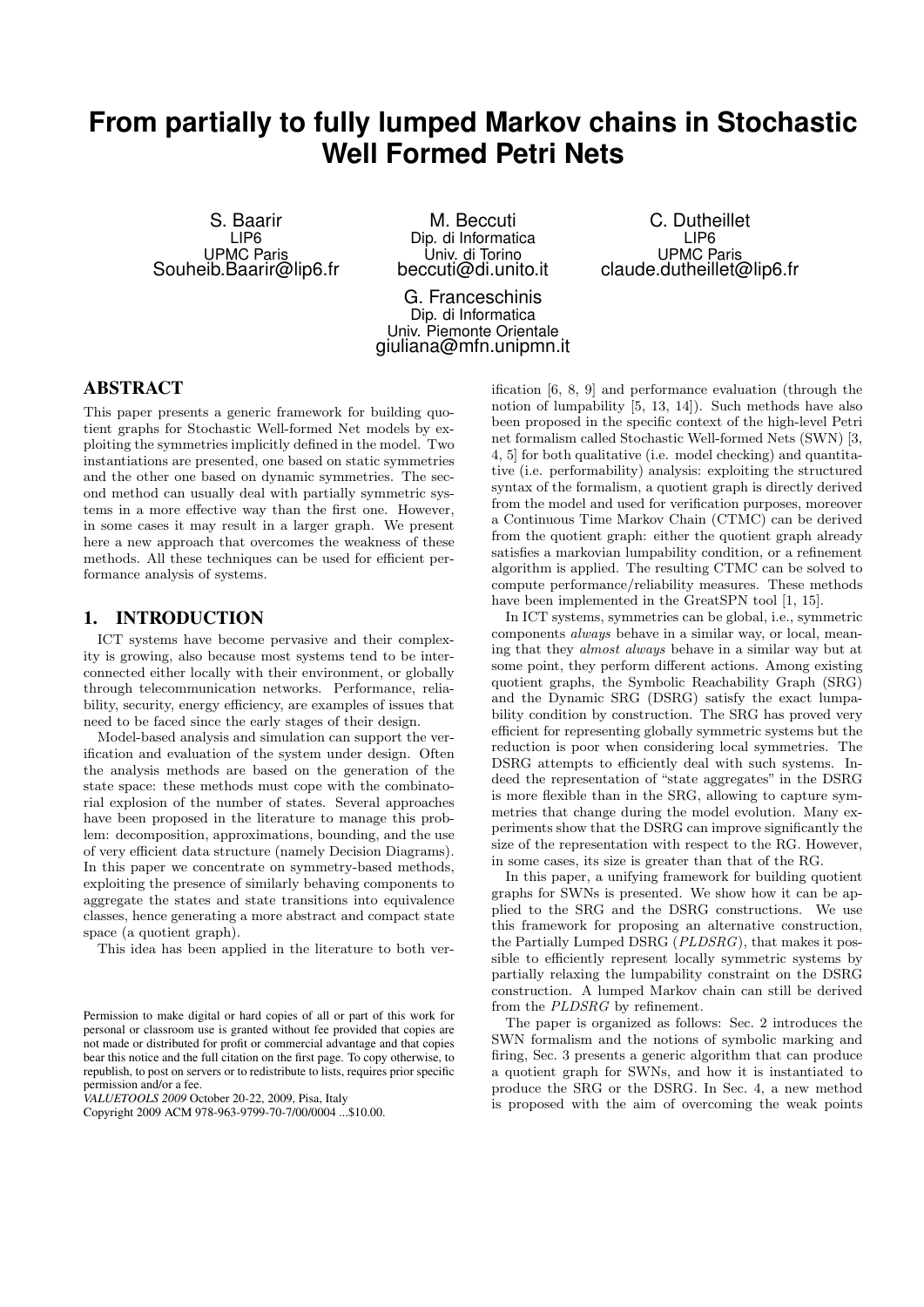of the SRG and DSRG. Two examples are then presented in Sec. 5, showing the effectiveness of the proposed new method in practice, also comparing it with the Extended SRG method. Conclusions and future work directions are presented in Sec. 6.

# 2. PRELIMINARIES

## 2.1 Lumpability in Markov chains

Lumping of (finite) MCs is a useful method for dealing with large chains [10]. The principle is simple: substitute to the MC an "equivalent" one, where each state of the lumped chain is a set of states of the original one. We focus here on exact lumpability. More details can be found in [3].

DEFINITION 1 (CONTINUOUS TIME MARKOV CHAIN). A CTMC  $\mathcal{C} = \langle S, Q, \pi_0 \rangle$  is defined by a state space S, an infinitesimal generator  $Q$ , that is an  $S \times S$  matrix whose offdiagonal elements are non negative reals, while each diagonal element is defined as  $Q[s,s] = -\sum_{s\neq s'} Q[s,s']$ , and  $\pi_0$ , and initial probability distribution over S. We note  ${X_t}$ <sub>t∈</sub> $\mathbb{R}_{>0}$ the associated stochastic process.

Exact lumpability is defined by:

DEFINITION 2. Let C be a CTMC and  $\{S_i\}_{i\in I}$  be a partition of the state space. Then Q is exactly lumpable w.r.t.  $\{S_i\}_{i\in I}$  iff:

$$
\forall i, j \in I, \ \forall s, s' \in S_i, \ \sum_{s'' \in S_j} Q(s'', s) = \sum_{s'' \in S_j} Q(s'', s').
$$

The following proposition holds:

PROPOSITION 3. Let  $C$  be a CTMC that is exactly lumpable w.r.t. a partition of the state space  $\{S_i\}_{i\in I}$ . Let  $Q^{lp}$  be the generator associated with this lumped CTMC, then:

- $\forall i, j \in I, \forall s \in S_j, Q^{lp}(i, j) = (|S_j|/|S_i|) \times (\sum_{s' \in S_i} Q(s', s))$
- If  $\forall i \in I, \forall s, s' \in S_i, \pi_0(s) = \pi_0(s')$  then  $\forall t \in \mathbb{R}_{\geq 0}, \forall i \in I, \forall s, s' \in S_i, \pi_t(s) = \pi_t(s'),$ where  $\pi_t$  is the probability distribution at time t.
- If Q is ergodic and  $\pi$  is its steady-state distribution then  $\forall i \in I, \forall s, s' \in S_i, \pi(s) = \pi(s')$ .

As states within an aggregate are equiprobable, exact lumpability makes it possible to retrieve original state probabilities, provided that the cardinality of aggregates is known. As a consequence any performance index that can be computed on the MC can also be obtained from the exactly lumped one.

#### 2.2 The Well-formed Petri Net model

In this section we formally define the SWN syntax and the notions required for building a quotient reachability graph.

DEFINITION  $4$  (STOCHASTIC WELL-FORMED NETS). An SWN is a nine-tuple:

#### $\mathcal{N} = \langle P, T, C, Cd, \textbf{Pre}, \textbf{Post}, \textbf{Inh}, \textbf{pri}, \textbf{w} \rangle$

- P and T are the finite, disjoint, non empty sets of places and transitions, modeling the state and the possible state changes respectively.
- $C = \{C_1, \ldots, C_n\}$  is a family of finite and disjoint basic color classes. By convention, classes with index up to h are not ordered, while classes with higher index are

(circularly) ordered (a successor function is defined on their elements); basic color class  $C_i$  may be partitioned into static subclasses  $\{C_{ij}\}_j$ . The global partition of C is  $\mathcal{P}art_{a} = \{\{C_{ij}\}_j\}_{i}.$ 

- Cd defines the **color domain** of each place and transition; place color domains are specified as Cartesian products of color classes (with repetitions), transition color domains define their parameters and the corresponding types (in  $C$ ); each parameter is associated with a variable appearing in expressions labeling some arc connected to the transition;  $Var(t)$  ( $Var_i(t)$ ) denotes the variables of t (of type  $C_i$ ). The instances of a transition (i.e., the possible values assigned to its parameters) can be restricted by means of a guard  $pred, specified through a standard predicate, that is a$ Boolean expression of basic predicates. Basic predicates are:  $x = y$ ,  $x = 1y$ ,  $d(x) = Ci_i$ ,  $d(x) = d(y)$ , where  $x, y \in Var_i(t)$  have the same type, ly is the successor of y (if y belongs to an ordered class), and  $d(x)$ denotes the static subclass x belongs to.
- $\mathbf{Pre}[p, t], \mathbf{Post}[p, t] : Cd(t) \to \text{Bag}(Cd(p))$  are the preand post- incidence matrices, whose elements are arc expressions.
- Inh $[p, t] : Cd(t) \to \text{Bag}(Cd(p))$  is the matrix defining the inhibitor arcs and associated arc expressions.
- Arc expressions are weighted (and possibly guarded) sums of tuples; the tuple elements in turn are weighted sums of basic functions:

$$
f_i = \sum_{q=1}^{ns_i} \alpha_{i,q} . S_{Ci_q} + \sum_{x \in Var_i(t)} (\beta_x . x + \gamma_x . !x)
$$

where  $\alpha_{i,q}$ ,  $\beta_x$  and  $\gamma_x$  are integers. The multiset returned by a tuple of basic functions is the Cartesian product of the multisets returned by its elements.

- The domain of basic functions is a class  $C_i \in \mathcal{C}$ , their codomain is the set of multisets over  $C_i$  (Bag( $C_i$ )). There are three types of basic functions: the projection, denoted x, where  $x \in Var(t)$ , and selecting the value of x from transition instance  $(t, c)$ ; the successor, denoted  $x$ , returning the successor of x; and the diffusion / synchronization, denoted  $S_{C_i}$  (or  $S_{C_{i_j}}$ ), which is constant and returns the whole set of colors of  $C_i$ (of  $C_{ij} \subseteq C_i$ ).
- Function  $\text{pri} : T \rightarrow \mathbb{N}$  is a function associating a priority with each transition: priority zero is reserved to timed transition (with random firing time, exponentially distributed), the other values to immediate transitions (with zero firing time).  $\bf{w}$  is a T indexed vector of functions that assigns rates to timed transitions and weights to immediate transitions (used for the probabilistic characterization of conflicts resolution): it can be both color and marking dependent, however, we consider here the simpler case where **w** is color and marking independent.

It is worth noting that arc expressions of SWN prevent objects belonging to the same static subclass from having different behaviors: whatever action an object can perform,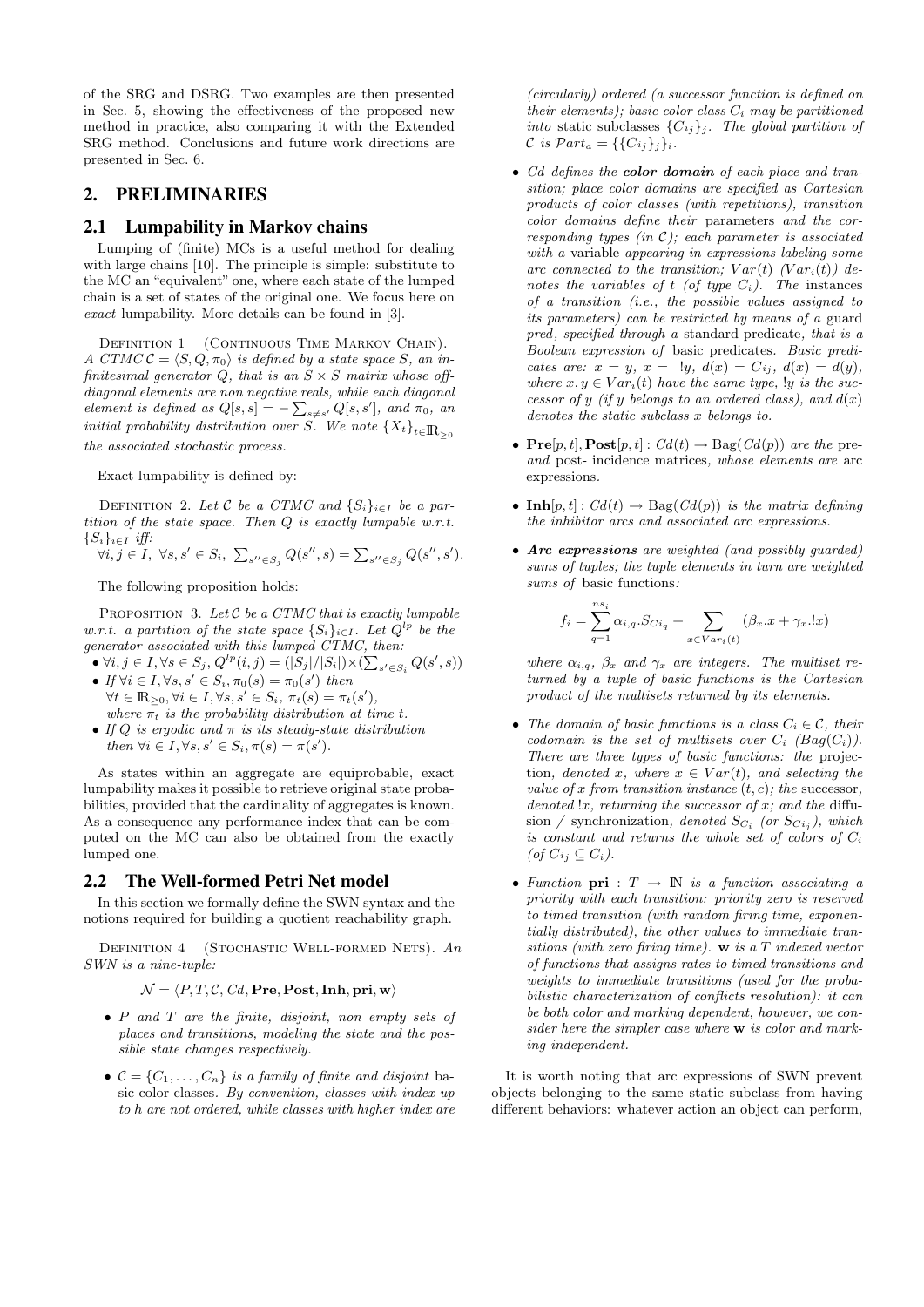any other one will be able to perform the same at some point of its evolution.

Let us illustrate the above definition on the example SWN of Fig. 1: it comprises two color classes, each partitioned into two static subclasses. The elements of a basic color class represent (identities of) objects of the same nature; a color class may be partitioned into static subclasses: elements in different static subclasses represent objects of the same nature but with different behavior.



Figure 1: A simple example of SWN model

The color domain of a place defines the multi-field data structure associated with its tokens. In the SWN of Fig.1  $Cd(P3) = C_1 \times C_2$ , i.e., its tokens contain two fields of type  $C_1$  and  $C_2$  respectively.

The transition color domains define their  $(C$ -typed) parameters and a guard: in the SWN of Fig.1 transition  $t_2$  has two parameters, x and y, of type  $C_1$  and  $C_2$  respectively; the guard  $d(y) = C_{21}$  requires y to take values in  $C_{21}$ . All arc expressions in the example are simply tuples of projections: for instance transition  $t2$  has an input arc with expression  $\langle y \rangle$  and an output arc with expression  $\langle x, y \rangle$ : when an instance of  $t2$  fires, a token of the color associated with  $y$  is withdrawn from P2 while a token with the first field equal to the value of  $x$  and the second field equal to the value of y is put into P3.

The priority of transitions is specified through a natural number: in the example all transitions have priority 0, i.e. they are all timed (immediate transitions are depicted as black bars and labeled with a priority number if it is greater than 1). w defines a firing rate for each transition (in this example it is not color nor marking dependent).

An ordinary marking m is a function mapping each place p into a multiset on  $Cd(p)$  (denoted as a weighted sum of colors, represented by tuples).  $m_0$  is the *initial marking*.

We call *instance* of t, denoted  $(t, c)$  a binding c of the variables of  $Var(t)$  to elements in the appropriate color class.

Given a marking m, an instance  $(t, c)$  has concession in m iff: (1) pred(t)(c) holds true; (2)  $\forall p$ :  $\mathbf{Pre}[p, t](c) \leq m(p)$ ; (3)  $\forall p, \forall c' \in C(p) : \textbf{Inh}[p, t](c)(c') = 0 \text{ or } \textbf{Inh}[p, t](c)(c') > 0$  $m(p)(c')$ , An instance is enabled in m iff no instance of a higher priority transition has concession in  $m$ . An enabled instance  $(t, c)$  may fire, producing a new marking  $m'$  $(m[t, c)m')$ :  $\forall p, m'(p) = m(p) - \mathbf{Pre}[p, t](c) + \mathbf{Post}[p, t](c)$ . A path is a sequence  $m_0[t_1, c_1/m_1[t_2, c_2/m_2 ... m_{n-1}[t_n, c_n/m_n]]$ . The set of all markings reachable from m is denoted by  $|m\rangle$  $(|m_0\rangle)$  is called *Reachability Set*, RS). The *Reachability Graph*  $(RG)$  structure includes all possible paths from initial marking  $m_0$  and models the behaviour of the system.

# 2.3 Symbolic Marking and Symbolic Firing

The interest in SWN is due to the Symbolic Marking and Symbolic Firing notions that allow an (automatic) construction of reduced representations of the RG.

Symbolic marking: a symbolic marking is a compact representation of a set of ordinary markings, which are equivalent up to a permutation/rotation of colors within static subclasses of non ordered/ordered basic classes; a symbolic marking can also be interpreted as a more abstract representation of the system state. It can be formally defined through the group of permutations/rotations operating on  $C_i \in \mathcal{C}$  (the group of permutations operating on a set E is the group of all the bijections of  $E$  on itself; rotations are the permutations preserving the successor relation). The need to partition the basic classes into finer subsets (i.e. the static subclasses) requires to consider the subgroup of permutations that exchange only elements within the same static subclass (with each static subclass corresponding to the so called "orbit" of some color element with respect to the subgroup). The groups of permutations operating on basic classes can be combined to obtain a group operating on the markings.

An equivalence relation can thus be established between markings: the equivalence classes induced by such relation are the so called symbolic markings. Let us define a a symbolic representation for each equivalence class: it relies on a set-based notation where objects (colors) used for the description of symbolic markings are replaced by *set-variables*. The set of possible instances of those variables gives exactly the set of ordinary markings in the symbolic marking.

Notice that the average number of ordinary markings into a symbolic marking depends on the partition into static subclasses, namely  $\mathcal{P}art_a$ : the finer the partition, the more restrictive the set of permutations, the less efficient the grouping of ordinary states; the maximum grouping is achieved when  $\mathcal{P}art_a = \mathcal{P}art_s$ , where  $\mathcal{P}art_s$  is the degenerate partition with only one static subclass for each class. For the net of Fig.1,  $\mathcal{P}art_s = \{\{\{a, b, c\}\}, \{\{d, e, f\}\}\}.$ 

DEFINITION 5 (SYMBOLIC PARTITION OF  $C$  AND  $Cd$ ). Let  $Part = \{Part^i\}_{i=1,\dots,|\mathcal{C}|}$  be a partition of C into subclasses. We define a symbolic partition of  $C$  into dynamic subclasses as  $Symb = \{Symb_i\}_{i=1,...,n}$  where  $Symb_i = \langle Dyn_i, card_i, d_i \rangle$ is the symbolic partition of class  $C_i$ , and:

- $Dyn_i = \{Z_i^k\}_{k=1,...,k_i}$  is a representation of a set of partitions of  $C_i$ . Each element  $Z_i^k$  is called dynamic subclass.
- card<sub>i</sub>:  $\{1, \ldots, k_i\}$   $\rightarrow \mathbb{N}$ , is a function that associates with each  $Z_i^k$  its cardinality (also denoted  $|Z_i^k|$ ), i.e., the number of objects (basic colors) that it represents.
- $d_i: \{1, \ldots, k_i\} \rightarrow \{1, \ldots, |\mathcal{P}art^i|\}, \text{ such that:}$ 
	- 1.  $Part<sup>i,d<sub>i</sub>(k)</sup>$  is the partition element in which the colors represented by  $Z_i^k$  are instantiated, 2.  $\sum_{k|d_i(k)=j} card_i(k) = |\mathcal{P}art^{i,j}|.$

The extension to color domain  $D = \prod_{i=1}^{n} C_i^{e_i}$  is straightforward:

$$
Symb_D = \prod_{i=1}^n \prod_{j=1}^{e_i} (Dyn_i) \stackrel{def}{=} \prod_{i=1}^n (Dyn_i)^{e_i}
$$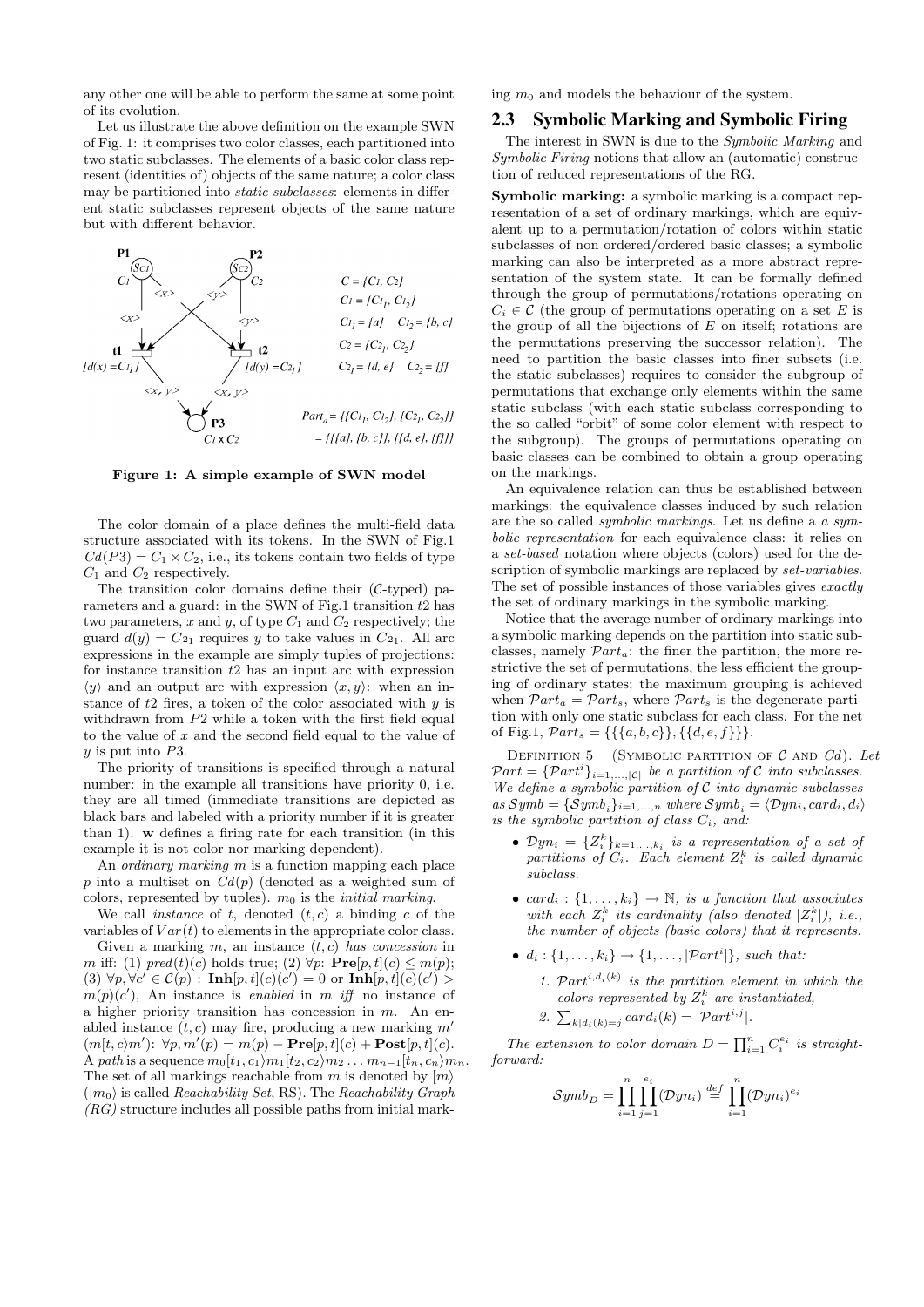Consider again the model in Fig. 1. A possible symbolic partition associated with  $Part_a$  is given by:

$$
Dyn_1 = \{Z_1^1, Z_1^2, Z_1^3\}
$$
  
\n
$$
Card_1(1) = card_1(2) = card_1(3) = 1
$$
  
\n
$$
card_2(1) = 1
$$
  
\n
$$
card_2(2) = 2
$$
  
\n
$$
d_1(1) = 2
$$
  
\n
$$
d_1(2) = 1
$$
  
\n
$$
d_1(3) = 2
$$
  
\n
$$
d_2(1) = 2
$$
  
\n
$$
d_2(2) = 1
$$

This means for instance that dynamic subclass  $Z_1^3$  represents any object chosen in  $C_{12}$   $(d_1(3) = 2)$ . Hence, the above symbolic partition represents two actual partitions of  $C$ :  $Z_1^1 \rightarrow \{b\}, Z_1^2 \rightarrow \{a\}, Z_1^3 \rightarrow \{c\}, Z_2^1 \rightarrow \{f\}, Z_2^2 \rightarrow \{d, e\}$  $Z_1^1 \rightarrow \{c\}, Z_1^2 \rightarrow \{a\}, Z_1^3 \rightarrow \{b\}, Z_2^1 \rightarrow \{f\}, Z_2^2 \rightarrow \{d, e\}.$ 

Now, we can formally define a symbolic marking.

DEFINITION 6 (SYMBOLIC MARKING). A symbolic marking is a tuple  $s = \langle \hat{m}, Part \rangle$  where  $\hat{m} = \langle mark, Symb \rangle$ and  $\widehat{m}$ . Symb is a symbolic partition of  $C$  w.r.t. Part while  $\widehat{m}.mark$  is a function that associates with each place  $p \in P$ a multiset on  $Symb_{Cd(p)}$ :  $\hat{m}.mark(p) \in Bag(Symb_{Cd(p)})$ .<br>The equivalence class represented by s is denoted [s] The equivalence class represented by  $s$  is denoted  $[s]$ .

As there are several ways to symbolically represent the same set of ordinary markings, a canonical representation is defined so that the indexes assigned to each dynamic subclass satisfy a given (arbitrary) ordering condition that ensures the unicity of representation [5].

The syntax of SWN ensures that for a symbolic marking where  $\mathcal{P}art = \mathcal{P}art_a$ , the ordinary markings within this SM reach sets of successors that are equivalent, up to a permutation of the elements in their instances. To compute the set of successors at the symbolic level, we define a symbolic firing rule which is valid only when  $\mathcal{P}art = \mathcal{P}art_a$ .

Symbolic firing: our symbolic firing rule is an adaptation of the ordinary firing rule to symbolic markings. The symbolic instance of a transition requires the introduction of two additional functions,  $\lambda$  and  $\mu$ :  $\lambda(x)$  identifies the dynamic subclass assigned to variable x. If two variables x and  $x'$  in  $Var<sub>i</sub>(t)$  are assigned to the same dynamic subclass, function  $\mu$  is used to determine whether the chosen objects are the same or not. If  $C_i$  is ordered,  $\mu$  gives the position of the selected object in the dynamic subclass that has been chosen for the instance. For this definition let's assume an arbitrary ordering (e.g. a lexicographical one) among the variables of t in  $Var_i(t)$ .

DEFINITION  $7$  (SYMBOLIC INSTANCE). Let t be a transition such that  $Cd(t) = \prod_{i=1}^{n} C_i^{e_i}$ . Let  $\langle \widehat{m}, Part_a \rangle$  be a symbolic marking. Let  $\lambda = {\lambda_i : Var_i(t) \rightarrow \{1, ..., |Dyn_i|\}}$  $\mu = {\mu_i : Var_i(t) \rightarrow \mathbb{N}}, \text{ inst} = (t, (\lambda, \mu)) \text{ is a symbolic}$ instance of t referred to  $\hat{m}$  iff  $\forall i \in \{1, \ldots, n\}$ ,  $\forall x \in Var_i(t)$ •  $\mu_i(x) \leq card_i(\lambda_i(x)),$ 

• If  $i < h$  then  $\forall 0 < l < \mu_i(x), \exists x' < x$  such that  $\lambda_i(x') =$  $\lambda_i(x) \wedge \mu_i(x') = l.$ 

If  $Var_i(t) = \emptyset$  then  $\mu_i$  et  $\lambda_i$  are not defined.

The equivalence class represented by inst is denoted [inst].

The symbolic firing of symbolic instance  $(t, (\lambda, \mu))$  from a symbolic marking  $\langle \hat{m}, Part_a \rangle$  is composed of three steps: splitting, firing and canonization of the reached symbolic marking. We briefly describe these three steps, the detail of which can be found in [5]:

- 1. In order to test the enabling of a symbolic instance in a symbolic marking, we need to isolate the symbolic objects selected by functions  $\lambda$  and  $\mu$ : a dynamic subclass of cardinality 1 is created for every object involved in the firing (observe that this operation is a refinement of the symbolic partition). The resulting representation is called split symbolic marking.
- 2. The usual firing rule can directly apply on the split representation. The only difference is that dynamic subclasses of cardinality 1 substitute colors in the transition instance.
- 3. After the symbolic firing, a canonical representation is computed that is minimal and unique for every symbolic marking.

A symbolic transition instance represents several ordinary transition instances departing from any ordinary marking in the symbolic marking. Assigning a dynamic subclass to a transition parameter means assigning any element in that subclass to the parameter: it can be shown that this is correct because all the represented ordinary firings lead to the same destination symbolic marking.

## 3. SYMBOLIC QUOTIENT GRAPH

A symbolic quotient graph is a graph whose nodes are symbolic markings and whose edges represent symbolic firings among these nodes. We denote by SM (resp. SE) the set of symbolic markings (resp. firings).

#### 3.1 Generic Symbolic Quotient Graph

| Algorithm 1 $SQG(\mathcal{N}, s_0)$                                   |
|-----------------------------------------------------------------------|
| 1: $NewSt: 2^{SM}$                                                    |
| 2: $Succ, Succ', RefSt: 2^{SM}$                                       |
| 3: Edges, Edges' : $2^{SE}$                                           |
| 4: Inst: Set of Symbolic Firing Instances                             |
| 5: $Graph.Nodes = \{s_0\}; Graph.Edges = \emptyset$                   |
| 6: $NewSt.push(s_0)$                                                  |
| 7: while $NewSt \neq \emptyset$ do                                    |
| $s_1 = NewSt.Pick()$<br>8:                                            |
| $RefSt = CompSymbolRef(s_1, Part_a)$<br>9:                            |
| $Succ = \emptyset$ ; Edges = $\emptyset$<br>10:                       |
| for $s_{1k} \in RefSt$ do<br>11:                                      |
| for $t \in \mathcal{N}.T$ do<br>12:                                   |
| 13:<br>$Inst = CompSymbolnst(s_{1k}, t)$                              |
| for $i \in Inst$ do<br>14:                                            |
| $s_2 = CompSynbSucc(s_{1k}, i)$<br>15:                                |
| $Succ \; \forall \exists s \in \{s_2\}$<br>16:                        |
| $Edges \ \biguplus = \{s_1 \xrightarrow{lab(s_{1k}, i)} s_2\}$<br>17: |
| end for<br>18:                                                        |
| end for<br>19:                                                        |
| end for<br>20:                                                        |
| $\langle Succ', Edges' \rangle = Optimize(Graph, Succ, Edges)$<br>21: |
| NewSt. Add(Succ')<br>22:                                              |
| $Graph.Nodes$ $\vert \cdot \vert = Succ'$<br>23:                      |
| $Graph.Edges$ $ +] = Edges'$<br>24:                                   |
| 25: end while                                                         |
| 26: return Graph                                                      |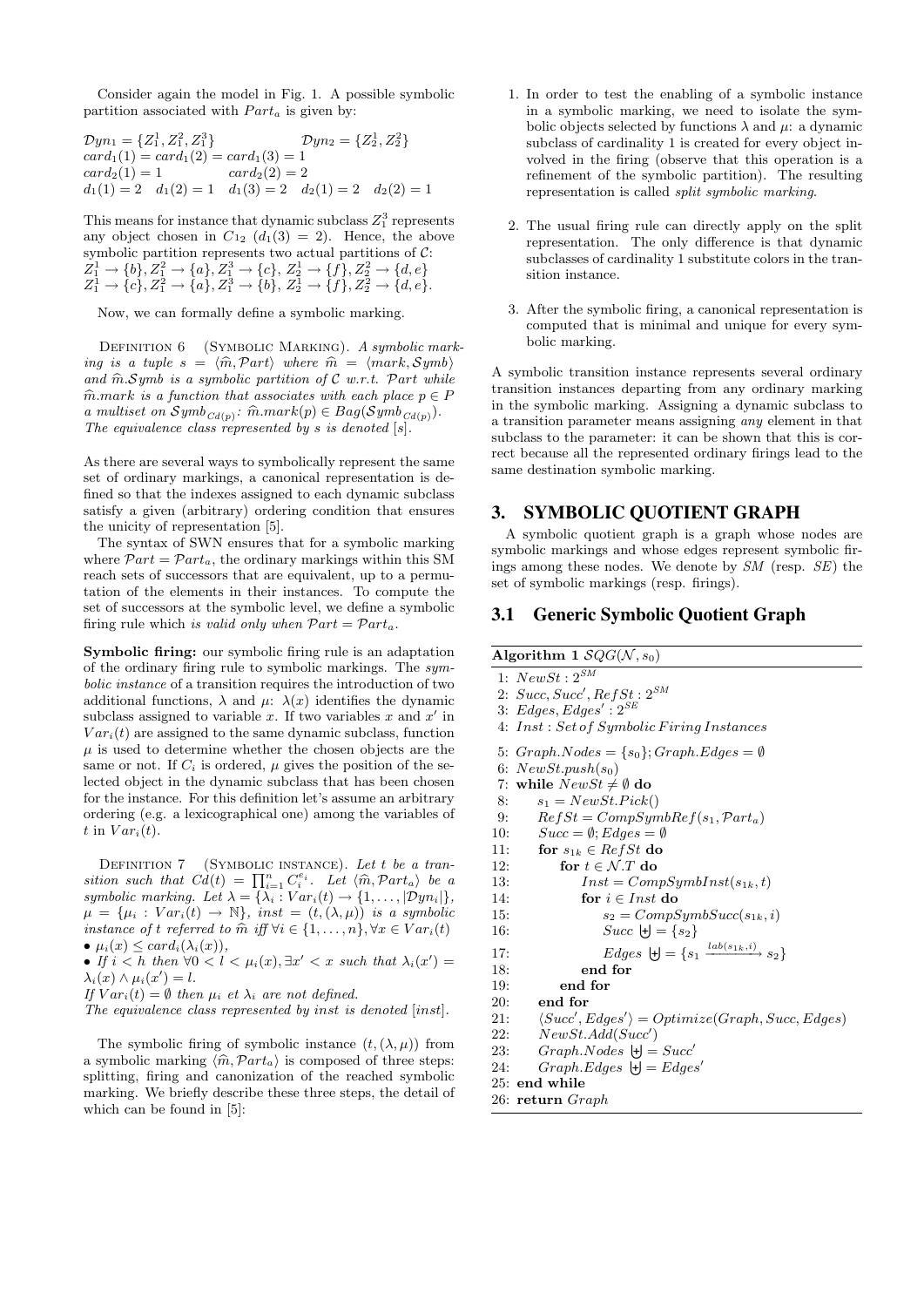Algorithm 1 presents a generic reachability graph construction for SWN models. It aims at giving a homogeneous overview of the different symbolic structures (quotient graphs) that can be obtained from an SWN. As such, it is not optimal since it cannot take into account optimizations that would be suitable for only a subset of structures.

As standard reachability construction algorithms, this one takes, as inputs, a net  $N$  and an initial marking  $s_0$ , and iteratively applies the firing rule on each new reachable state until saturation (i.e., until no new state is constructed). However, unlike standard algorithms, this algorithm handles symbolic states and firings.

In order to explain how it affects the construction, let us first recall that each symbolic state s constructed by Algorithm 1 is a pair  $s = \langle \hat{m}, Part \rangle$ , whose elements are denoted by  $s.\hat{m}$  and  $s.\mathcal{P}art$ .

The symbolic firing rule (of section 2.3) operates on symbolic states whose associated partition is  $Part_a$ . Using this partition makes it possible to build a graph on which we can check properties we are interested in. Hence, we will never handle symbolic states whose associated partition is finer than  $\mathcal{P}art_a$ : the representation would be less efficient without bringing any new valuable information. Yet, we may be interested in using coarser partitions and have a more compact representation of the state space while preserving properties under consideration.

In this case, to apply our symbolic firing rule, we need to get back to  $\mathcal{P}art_a$ . This is the goal of function  $CompSymbRef$ on line 9: it rewrites a symbolic marking  $s_1$  according to a finer partition,  $\mathcal{P}art_a$  in this case. This operation is called symbolic refinement and generates a set of symbolic markings representing a partition of  $[s_1]$ :

$$
RefSt = \{s_{1k} = \langle \hat{m}_{1k}, Part_a \rangle\}.
$$

Each symbolic marking  $s_{1k}$  of  $RefSt$  fulfills the condition  $s_{1k}$ .  $\mathcal{P}art = \mathcal{P}art_a$ , and the classical symbolic firing rule, with the computation of successors, can be applied to it. Lines 11-20 perform this computation for each symbolic state  $s_{1k}$ . Function  $lab(s_{1k}, i)$  of Algo. 1 returns the following value:

$$
lab(s_{1k}, i) = | [s_{1k}] | . | [i] | . \mathbf{w}_t(i)
$$

where  $w_t$  is the (constant) rate function of transition t. As we will see later, this label is used to generate a CTMC of the studied system.

As we handle symbolic markings with possibly different associated partitions, the problem of non-empty intersection among the represented classes occurs. Several strategies can be considered, depending on the property that we want to check/preserve on the resulting structure. For instance, for checking the reachability property, we can consider the possibility of removing some existing nodes if the set of states that they represent is included in the set of states represented by a new symbolic marking, while the lumpabiltiy property can be affected by this operation. The application of the chosen strategy is assigned to function Optimize (line 21).

Section 3.2 discusses the instantiations of function Optimize for the SRG and the DSRG.

#### 3.2 Instantiations of the generic algorithm

We discuss here on the existing instantiations of the generic algorithm. They correspond to different trade-offs between

the size of the generated quotient graph and the needed effort for the satisfaction/preservation of exact lumpability.

SRG: the construction starts from a symbolic marking whose associated partition is  $\mathcal{P}art_a$ . The symbolic firing rule applies directly and does not affect the partition. Thus, we choose  $Part_a$  as the associated partition for every symbolic marking. As a consequence, strict inclusion is not possible between any two symbolic markings, only equality must be considered. The edge resulting from a symbolic firing is added to the graph, together with the head node.

The advantage of this construction is its simplicity : neither function CompSymbRef, nor functionOptimize is needed. Exact lumpability is directly guaranteed, provided that the performance parameters of the system are defined at the static subclass level rather than the object level. Unfortunately, when  $Part_a$  is partitioned into many subsets of small size, a symbolic marking represents only a small number of markings and the efficiency of the method is poor [12, 7].

However, it may not be necessary to distinguish objects belonging to different elements of  $\mathcal{P}art_a$  throughout the construction of the graph: it is often the case that in several states of the system, the element of  $\mathcal{P}art_a$  to which an object belongs is not relevant. The DSRG exploits the possibility of defining equivalence among objects on a dynamic basis, i.e., the equivalence relation between states is reconsidered after every firing.

DSRG: the partition associated with the initial symbolic marking is  $\mathcal{P}art_s$ . Before applying the symbolic firing rule, a symbolic marking is rewritten as a set of symbolic markings whose associated partition is  $\mathcal{P}art_a$ . This rewriting is done by function CompSymbRef. For each of the resulting symbolic markings, a set of enabled symbolic instances is computed (function CompSymbInst at line 13) and the corresponding symbolic firings are executed.

However, the symbolic refinement may break symmetries that actually remain valid after the firings. To optimize the size of the graph, we must retrieve these symmetries.

The idea is to consider the elements in Succ and see if some of them can be merged, so that we end up with fewer markings and associated partitions coarser than  $\mathcal{P}art_a$ .

Let us now give an example of this operation. Consider the net of Fig. 3, with a single color class  $C = \{c_1, c_2, \ldots, c_5\}.$ The guard associated with transition lcs makes a comparison between two objects of C. The only way this comparison can be expressed in the syntax of SWN is by defining a static subclass per object of C and an implicit order on static subclasses derived from the enumeration order of the elements of C. If  $C_i$  is the static subclass that contains  $c_i$ , then the SWN syntax of the guard is:

 $[(d(p) = C_2 \wedge d(q) = C_1) \vee ... \vee (d(p) = C_5 \wedge (d(q))$  $C_1 \vee \ldots \vee d(q) = C_4$ )

We focus on the symbolic marking  $\langle \hat{m}, \mathcal{P}art_s \rangle$  for which two objects are in place  $ID$ , one is in place  $RQ$ , and the remaining two in place GS. As the static partition is  $\mathcal{P}art_s$ , function  $d$  of the symbolic partition is meaningless and we use a notation for the symbolic marking in which only the cardinality of the dynamic subclass representing the objects in each place is given:  $\langle \hat{m}, \mathcal{P}art_s \rangle = ID(2)+RQ(1)+GS(2).$ 

A significant subset of the refinement of this marking on  $\mathcal{P}art_a$  and the corresponding firings of transition  $\text{lcs}$  are represented in the shaded part of Fig. 2. When trying to group the newly obtained markings, we notice that whichever pair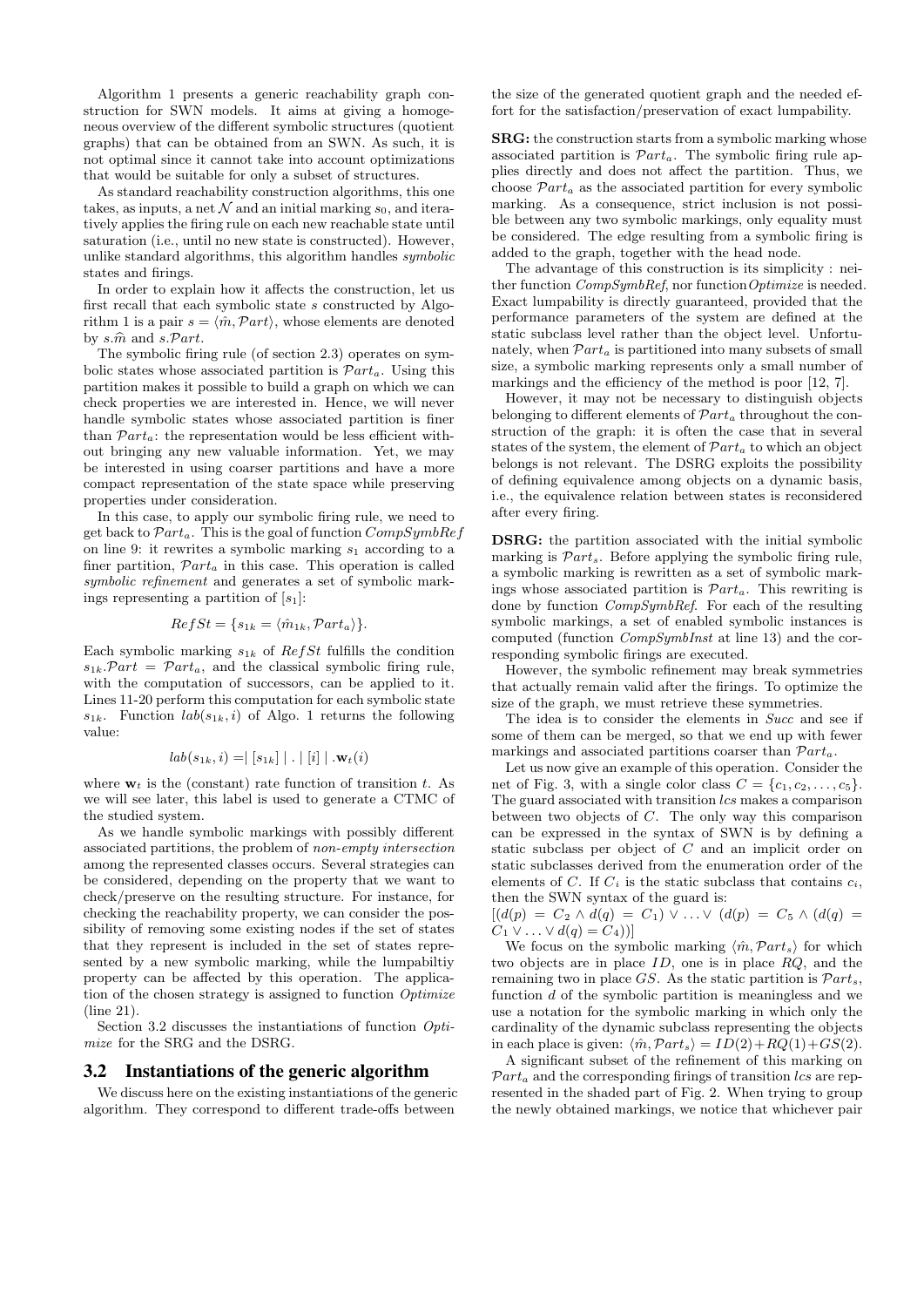

Figure 2: Refinement and grouping

of markings we consider, there exists a permutation between them. However, for grouping states, we need that also the exact lumpability condition be satisfied. It means that the states must be reached from markings belonging to the same symbolic marking (which is true), with the same input rate. The two markings on the left are reached with a rate  $w_{lcs}$ , while the two on the right have an input rate  $2.\mathbf{w}_{lcs}$ , thus restraining the possibilities of grouping. We end up with two symbolic markings, one with an associated partition  $\mathcal{P}art = \{\{c_1, c_2\}, \{c_3\}, \{c_4\}, \{c_5\}\}\$ , the other one with  $\mathcal{P}art = \{\{c_1\}, \{c_2\}, \{c_3\}, \{c_4, c_5\}\}\$ . The information in the shaded part is then removed, and only what is in the white portion is actually stored in the graph.

The notation  ${c_i, c_j}_k$  represents here a dynamic subclass  $Z<sup>k</sup>$  that is instantiated in  $\{c_i, c_j\}$ : in the left symbolic state,  $d(Z^0) = d(Z^1) = 1$  (i.e., both are instantiated in the first element of  $\mathcal{P}art$ ,  $card(0) = card(1) = 1$ , meaning that either  $c_1$  or  $c_2$  is in RQ, the other one is in place ID.

Formally, the recovering of lost symmetries is performed by function Optimize DSRG (Algorithm 2) that instantiates function Optimize of the generic algorithm. It calls function CompSymbLump that

• examines Succ to find a set  $\{s_{2k}\}_k$  which can be grouped from a qualitative point of view :

$$
\exists \langle \hat{m}, Part \rangle, [\langle \hat{m}, Part \rangle] = \bigcup_{k} [s_{2k}] \tag{1}
$$

• with the additional constraint that all  $s_{2k}$  must have identical input rates from states of  $RefSt$ . The rate from  $s_1$  to  $s'$  is computed using the following formula:

$$
rate(s_1, s') = \frac{|\begin{bmatrix} s' \end{bmatrix}|}{|\begin{bmatrix} s_1 \end{bmatrix}| \cdot |\begin{bmatrix} s'' \end{bmatrix}|} \cdot \sum_{s_1 \xrightarrow{lab(s_{1k}, i)} s'' \in Edges} lab(s_{1k}, i)
$$
\n
$$
(2)
$$

where  $s''$  is any of the successors of  $s_1$  that have been grouped to obtain  $s'$ .

The result is a set  $Succ'$  of nodes that will be added to the graph. Input arcs of elements that have been grouped are redirected on the corresponding aggregate.

The effect of this local optimization on the size of the graph is hard to predict. In fact, such a symbolic grouping may generate a phenomenon of non-empty intersections between symbolic states, leading to several occurrences of a marking in the final graph.

For example, starting from three markings  $\{s_1, s_2, s_3\}$ , we can end up with four symbolic markings: a separated groupAlgorithm 2 Optimize\_DSRG(Graph, Succ, Edges)

1:  $Succ': 2^{SM}$ ; 2:  $Edges': 2^{SE};$ 3:  $Edges' = Edges;$ 4:  $Succ' = CompSymbolump(Succ, Edges);$ 5: for  $s' \in Succ'$  do 6:  $Ed = \{s \stackrel{*}{\to} s'' \in Edges' \mid [s''] \subseteq [s']\};$ 7:  $Edges' = (Edges' \setminus Ed) \cup \{s \xrightarrow{rate(s,s')} s'\};$ 8: if  $s' \in Graph.Nodes$  then 9:  $Succ' = Succ' \setminus \{s'\};$ 10: end if 11: end for 12: return  $\langle Succ', Edges' \rangle;$ 

ing of  $Set_0 = \{s_1, s_2, s_3\}, Set_1 = \{s_1, s_2\}, Set_2 = \{s_1, s_3\}$ and  $Set_3 = \{s_2, s_3\}$ , reached by different firings, may end up with the construction of four symbolic states  $S_0, S_1, S_2$ and  $S_3$ , which are not disjoint.

Although we are not yet able to predict the efficiency of the approach on a given example, many experiments show that it can improve significantly the size of the representation with respect to the RG. However, in some cases, the size of the resulting symbolic graph is greater than the size of the underlying RG.

By not considering the lumpability condition when trying to regroup states after a set of firings, i.e., by weakening the condition used by function Optimize DSRG, we may dramatically reduce the size of the final symbolic graph. Actually, lumpability prevents us from considering strict inclusion between sets of states, because if two sets independently satisfy a lumpability condition and one is strictly included in the other, then their superposition cannot satisfy it.

Hence, the idea is to allow taking into account inclusion in function Optimize so as to reduce the size of the resulting structure, and then apply a refinement algorithm to obtain a (lumped) Markov chain.

A such, two-step, approach has already been used in the so-called Extended SRG (ESRG) construction for deriving a lumped Markov chain starting from a quotient reachability graph. However, this approach uses only partitions  $Part_a$ and  $\mathcal{P}art_s$ , resulting in a domino effect in the refinement and a peak in memory usage [4].

### 4. THE PROPOSED APPROACH

The Partially Lumped DSRG (PLDSRG) is a preliminary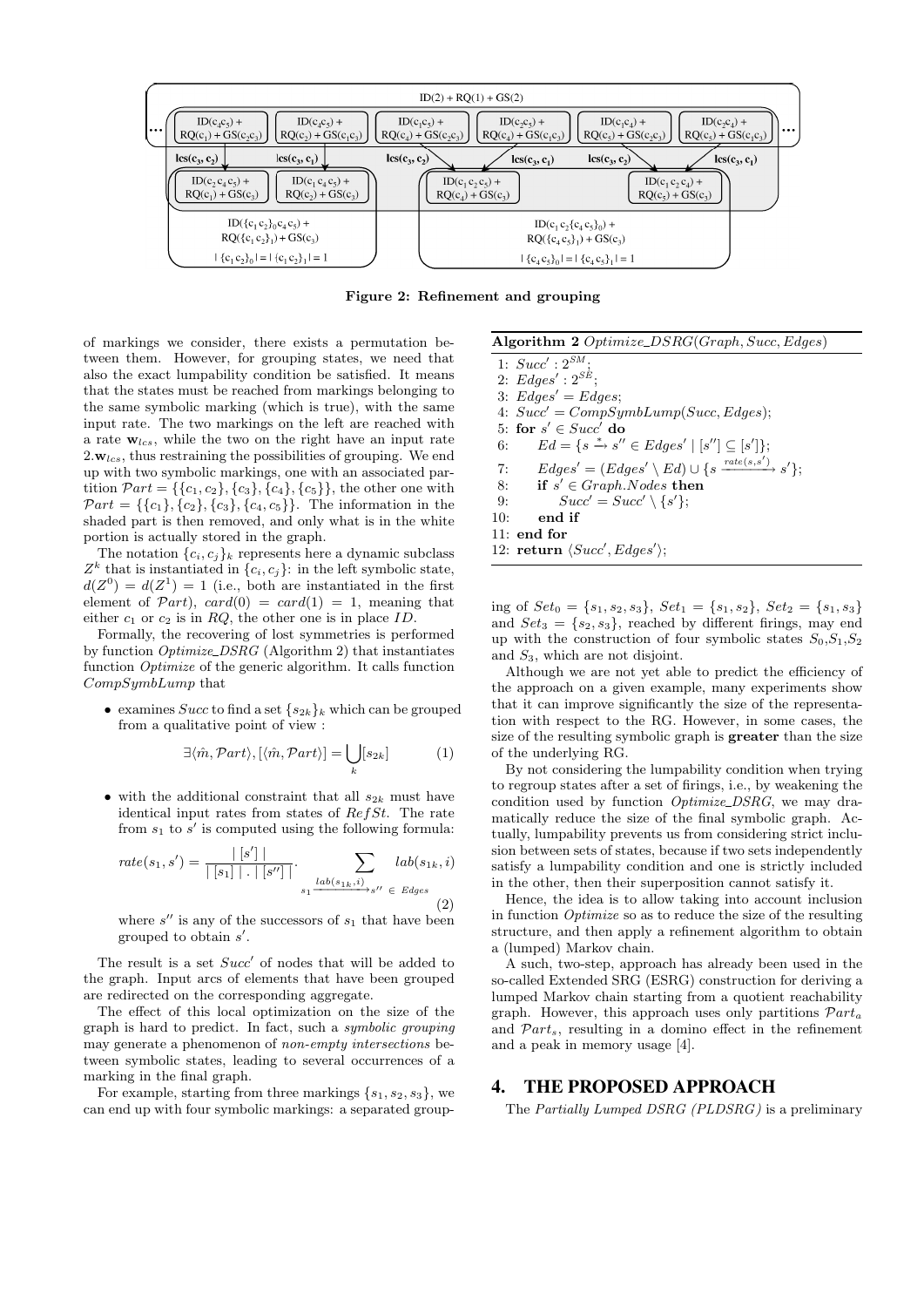structure on which a refinement algorithm can be applied to obtain a fully lumped CTMC. The PLDSRG is said to be partially lumped because it may happen that some of its states do not satisfy the lumpability condition.

Algorithm 3 Optimize\_PLDSRG(Graph, Succ, Edges) 1:  $Succ = CompSymbolump(Succ, Edges)$ 2: for  $s' \in Succ$  do 3: Edges =  $(Edges \setminus \{sr \stackrel{*}{\to} s'' \mid [s''] \subseteq [s']\}) \cup$  $\{sr \xrightarrow{rate(sr,s')} s'\}$ 4: if  $\exists v \in Graph.Nodes \text{ s.t. } [s'] \subseteq [v]$  then 5:  $Succ = Succ \setminus \{s'\}$ 6: if  $[s'] == [v]$  then 7:  $Edges = (Edges \setminus \{sr \xrightarrow{rate(sr,s')} s'\}) \cup$  $\{sr \xrightarrow{rate(sr,s')} v\}$ 8: else 9:  $Edges = (Edges \ \{sr \xrightarrow{*} s'\}) \cup \{sr \xrightarrow{*} v\};$ 10: end if 11: else 12:  $Set = \{v \in Graph.Nodes \mid [v] \subset [s']\}$ 13: if  $Set \neq \emptyset$  then 14:  $Ed_{in} = \{s \stackrel{*}{\rightarrow} v \mid v \in Set\}$ 15:  $Ed_{out} = \{v \stackrel{*}{\rightarrow} s \mid v \in Set\}$ 16:  $Set_{in} = \{s \mid s \stackrel{*}{\rightarrow} v \in Ed_{in}\}\$ 17:  $Set_{out} = \{ s \mid v \stackrel{*}{\rightarrow} s \in Ed_{out} \}$ 18:  $Graph.Nodes \subset$   $Set$ 19:  $Graph.Edges \ (Ed_{in} \cup Ed_{out})$ 20:  $Edges = Edges \cup \{s' \stackrel{l}{\rightarrow} s \mid v \stackrel{l}{\rightarrow} s \in Ed_{out}\}$ 21:  $Edges = Edges \cup \{s \stackrel{*}{\leadsto} s' \mid s \in Set_{in}\}\$ 22: end if 23: end if  $24$ : end for 25: return  $\langle Succ, Edges \rangle$ 

The generation of a PLDSRG requires the introduction of a new Optmize function, called Optimize\_PLDSRG and depicted in Algo. 3. Like *Optimize\_DSRG*, this function uses CompSymbLump to group symbolic markings (line 1). If one of the obtained states, namely  $s'$ , had been already visited (lines 4-10), then only its input rate is added to the graph (line 7), in case  $[s'] = [v]$ . If  $[s'] \subsetneq [v]$  then a specially annotated arc,  $\stackrel{*}{\leadsto}$ , is used to notify that there is an inclusion relation (line 9). The case where a  $s'$  is itself including a set of states of the graph is treated in lines 11-21: The whole set of states  $Set$ , s.t.  $\overline{\bigcup_{s \in Set}[s] \subset [s']}$ , is replaced by  $s'$  and, as consequence, the input/output edges are updated. Here also, it appears an inclusion relation that must be notified on the resulting structure (line 21).

Trivially, all those states that are linked by inclusion arcs (arcs of the form  $\leadsto$ ) do not satisfy the lumpability condition. Then, to obtain a (fully lumped) CTMC, the PLDSRG must be refined using these arcs as guides. We call F(ully) L(umped) DSRG the resulting structure.

# 4.1 The algorithm for checking exact lumpability

We describe here an extension of Paige and Tarjan's partition refinement algorithm [11], for the exact lumpability check of state aggregations induced by the PLDSRG. With respect to Paige and Tarjan's algorithm this extension uses

#### Algorithm 4 Algorithm for the exact lumpability check

| 1: $B, D: 2^{SM}$                                                  |
|--------------------------------------------------------------------|
| 2: $A, X: 2^{2^{SM}}$                                              |
| 3: $Succ: 2^{(SM \times R \times N)}$                              |
| 4: $PartSucc$ : $2^{(2^{SM} \times \mathbb{R} \times \mathbb{N})}$ |
| 5: $X.Create(PLDSRG)$                                              |
|                                                                    |

6:  $A = X.PreSplit(Part_a)$ 

7: while  $X \neq A$  do

- 8:  $D = X$ .Remove() s.t.  $\forall A_i \in A, A_i \neq D$
- 9:  $B = A.Pick(D) \text{ s.t. } B \subset D \land \forall A_i \subset D, |B| \geq |A_i|$
- 10:  $X. Add({B, D \setminus B})$
- 11:  $Succ = CompAllSymbolS (B, Part_a)$

12:  $PartSucc = PartWrtRateA(Succ)$ 

13:  $A.Split(PartSucc)$ 

14: end while

15: return A

| <b>Algorithm 5</b> Algorithm of the <i>Split</i> function<br>1: $Set, A_i : 2^{SM}$<br>2: for $\langle S, rate, i \rangle \in PartSucc$ do<br>$Set = \emptyset$<br>3:<br>$A_i = GetElement(i)$<br>4:<br>$Set = \biguplus_{s \in A_i} CompSymbol(s, Part_a)$<br>5:<br>$Set = Set \setminus S$<br>6:<br>$Set = CompSumbGroup(Set)$<br>7:<br>$S = CompSumbGroup(S)$<br>8:<br>$A_i = Set$<br>9:<br>Add(S)<br>10:<br>UpdateEdges(S)<br>11:<br>$UpdateEdges(A_i)$<br>12:<br>$13:$ end for |  |
|-------------------------------------------------------------------------------------------------------------------------------------------------------------------------------------------------------------------------------------------------------------------------------------------------------------------------------------------------------------------------------------------------------------------------------------------------------------------------------------|--|
|                                                                                                                                                                                                                                                                                                                                                                                                                                                                                     |  |
|                                                                                                                                                                                                                                                                                                                                                                                                                                                                                     |  |
|                                                                                                                                                                                                                                                                                                                                                                                                                                                                                     |  |
|                                                                                                                                                                                                                                                                                                                                                                                                                                                                                     |  |
|                                                                                                                                                                                                                                                                                                                                                                                                                                                                                     |  |
|                                                                                                                                                                                                                                                                                                                                                                                                                                                                                     |  |
|                                                                                                                                                                                                                                                                                                                                                                                                                                                                                     |  |
|                                                                                                                                                                                                                                                                                                                                                                                                                                                                                     |  |
|                                                                                                                                                                                                                                                                                                                                                                                                                                                                                     |  |
|                                                                                                                                                                                                                                                                                                                                                                                                                                                                                     |  |
|                                                                                                                                                                                                                                                                                                                                                                                                                                                                                     |  |
|                                                                                                                                                                                                                                                                                                                                                                                                                                                                                     |  |
|                                                                                                                                                                                                                                                                                                                                                                                                                                                                                     |  |
|                                                                                                                                                                                                                                                                                                                                                                                                                                                                                     |  |

a different aggregation condition (the exact lumpability one) and works using the information contained in the PLDSRG.

The stability condition of Paige and Tarjan's algorithm is weaker than the exact lumpability one, and is implied by the latter. In fact, the exact lumpability condition does not only check that all elements in each aggregate are reached by the same source aggregates, but it also requires that they are reached with the same rate.

The algorithm presented in this section exploits the aggregations suggested by the PLDSRG, rather than blindly applying state aggregation to the RG. This has two advantages, in the initialization of  $X$  and  $A$ , and in the total memory usage.

Algorithm 4 depicts the pseudo-code of the algorithm. It has two main phases: the initialization (lines 5-6) and the iterative refinement phase (lines 7-13).

The initial phase. The PLDSRG nodes are partitioned according to the following invariant:

$$
\forall X_i \in X, \forall s_1, s_2, s_1 \in X_i \land s_2 \in X_i \Leftrightarrow \exists s, s.\mathcal{P}art = \mathcal{P}art_s \land [s_1] \subseteq [s] \land [s_2] \subseteq [s]
$$
\n(3)

In other words, every element  $X_i$  contains all the symbolic states that could be represented by  $s$ . Note that  $s$  may not be a node of PLDSRG. Function Create operates this partitioning (line 5).

PreSplit (line 6) returns a refinement A of X, such that each element  $A_i \in A$  satisfies the exact lumpability condi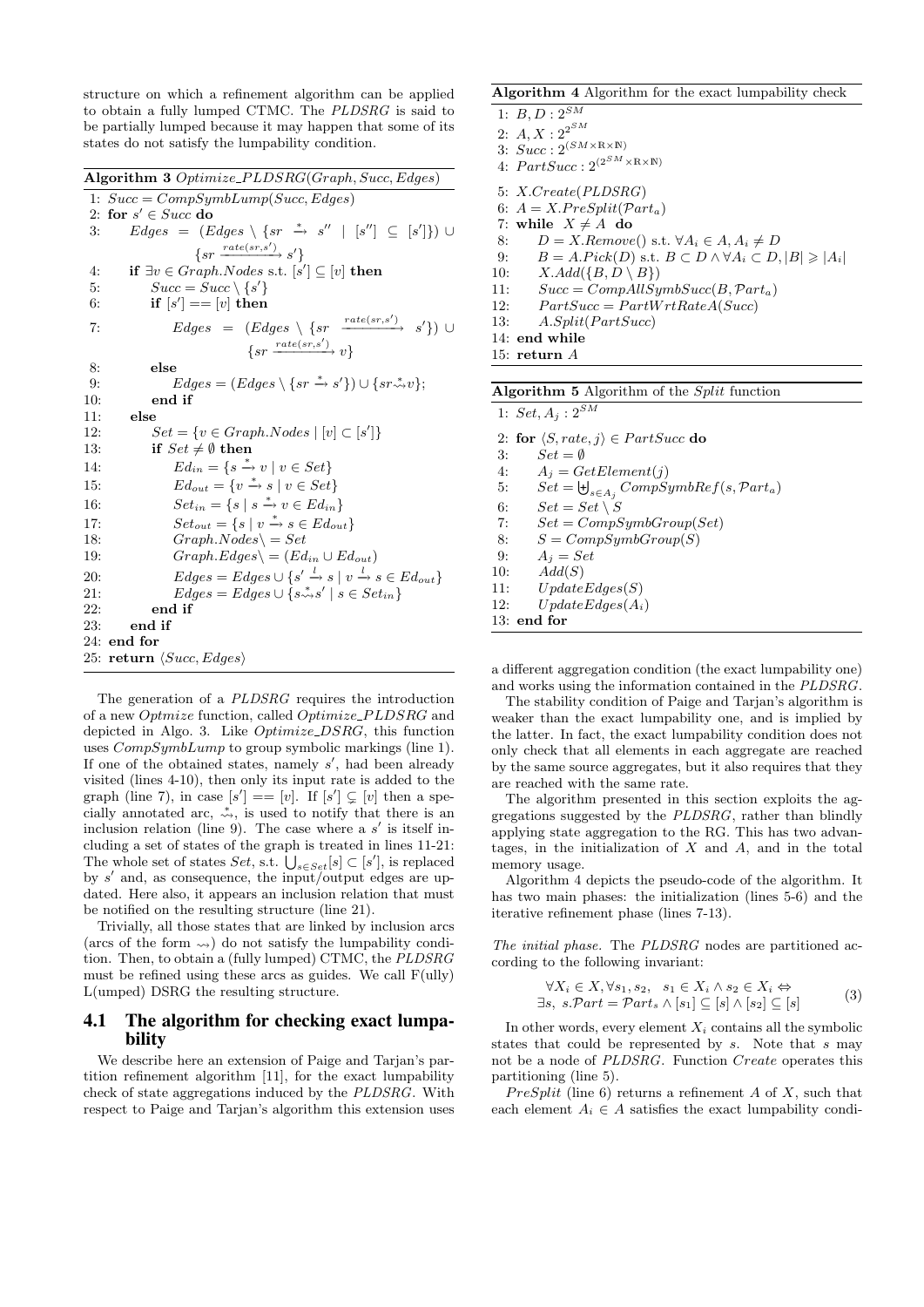tion w.r.t. each element  $X_i \in X$ :

$$
\forall s_1, s_2 \in A_i, \sum_{s_k \in X_j} rate(s_k, s_1) = \sum_{s_k \in X_j} rate(s_k, s_2) \tag{4}
$$

This splitting is performed by dividing those sets of  $X$ that are reached by some inclusion arcs. This is sufficient to ensure condition 4, because blocks without any inclusion arcs already satisfy condition 4. The splitting requires to symbolically refine on  $\mathcal{P}art_a^{-1}$  the elements of the considered  $X_i$  and compute their input rates. Then in  $A, X_i$  is split in a set of sets  $A_k$ :  $X_i = \biguplus_k A_k$  (line 6).

The iterative refinement phase. The algorithm core consists in repeating a *refinement step* until X converges to  $A(X =$ A). This step is performed as follows: in  $X$ , an element  $D$ that has been refined in a previous step is selected (line 8), then the largest (in terms of number of contained items) element  $B \in A$  s.t.  $B \subseteq D$  is chosen (line 9). Finally, X is updated by replacing D with the set  $\{B, D \setminus B\}$  (line 10).

All successors of  $B$  are computed. This requires to refine on  $\mathcal{P}art_a$  all the elements included in B and to store the following information in Succ (line 11): the successor, the rate with which it is reached and the index of the A-element that contains it. Then, function  $PartWrtRateA$  performs a partitioning  $PartSucc$  of  $Succ$  by grouping the tuples with the same second and third element.

At this point, A must be refined according to the new partition represented by  $PartSucc$ , as described in Algo 5: for each element  $\langle S, rate, i \rangle \in PartSucc$ , we refine all symbolic markings of  $A_i$  on  $\mathcal{P}art_a$  and store them in Set (line 5). Then, we remove elements of S from Set. Finally the obtained sets  $Set$  and  $S$  are symbolically grouped (lines 7-8): function  $CompSymbolGroup$  checks whether subsets of its parameter satisfy condition (1).

Observe that function CompSymbGroup is crucial for preventing the fragmentation of the representation of symbolic markings. Any symbolic marking that is affected by Algorithm 4 is split in a set of symbolic markings with associated partition  $\mathcal{P}art_a$ . In models where symmetries are not global, static subclasses are often reduced to singletons. Hence, without function CompSymbGroup, the size of the  $FLDSRG$  tends to the size of the  $RG$ .

#### 5. CASE STUDY

In this section, a distributed critical section (DCS) model and a client-sever (CS) algorithm are studied. These two models are locally symmetric: in both cases the colored elements distinguish their behavior only when some specific conflict situations must be solved.

A distributed critical section model: The SWN of Fig. 3 models a system where a finite set of processes, whose identifiers are represented by color class  $C$ , are in competition to access a critical section. The color domain of all the places of the net is C. As there is a single class, the constant function representing the set of all processes is simply denoted by S.

Initially, all processes are idle (place  $ID$ ), meaning that they do not request the critical section. The firing of transition rcs represents a process requesting the critical section. As soon as a request is accepted and reaches the selection

phase (place GS), no new request can be accepted: permissions for applying are removed from place  $PR$  by the firing of fr (with priority over other transitions).

If there are several candidates, i.e., the number of tokens in places RQ and GS is greater than one, a selection is performed based on the identifiers: successive firings of transition *lcs* eliminate all candidates but the one with the highest identifier. Actually, the function labelling the arc from place FDR to transition wcs prevents a process from entering the critical section (firing of wcs) until all the tokens representing other processes are in place  $FDR$ , meaning that either the corresponding process did not apply, or its request was discarded because at least one process with higher identity applied too.

When a process releases the critical section (firing of transition ecs), all processes become idle again and a new round can start.

A client/server model: the system represented by the SWN of Fig. 4 is composed of a finite number of terminals and a Remote Terminal Server (RTS). In subnet  $N_1$ , the initial marking of place Clients corresponds to the number of terminals. Via a terminal, a client tries to open a connection with the RTS. This connection is accepted if the maximum load of the RTS has not been reached yet, then it is authenticated. The maximum load is given by the initial marking of place MaxReq. The authentication is performed within subnet  $N_2$ . Variable x associated with transition  $Author(k,$ memorizes the user class of the client.

Once authenticated, a client asks for a service that can be non-critical (e.g. a read transaction) or critical (e.g. a write transaction). Non-critical services can be handled simultaneously (inside subnet  $N_3$ ) while a critical service must be performed in mutual exclusion with any other service. The system ensures a weak priority for non-critical services based on a wave mechanism. The wave consists of the clients currently accepted by the RTS. Once a client chooses a critical service (transition ChCs) accepted by the RTS (transition  $AccCs$ ), no client can join the wave anymore (inhibitor arc from place  $Wave$  to transition  $AccR$ ). Critical services are performed only when there are no more clients in the authentication stage or in a non-critical service execution. Place NbReq is used to control this requirement. When the last critical service of the wave completes, a new wave can start.

Subnet  $N_3$  models the handling of a non-critical service. A service identity (variable i) is attached to the two parallel tasks that perform the service in order for them to synchronize at the end (transition  $eNCs$ ).

For efficiency reasons, during a wave the RTS accepts a limited number of different concurrent user classes (initial marking of place  $MaxQueues$ ) in the critical services. This management is modeled by subnet  $N_4$ . A critical service request related to a user class not already in competition (i.e., without its colour in place *Queues*) is rejected (transition  $Rej$ ) if the maximum number of concurrent user classes has been reached.

A critical service is divided into two sequential stages: a preprocessing step that can be performed concurrently and a main step that is performed in mutual execution (see subnet  $N_6$ ). If a priority rule is applied then the requests access the critical section following the order of the user classes. Observe that in this case the first critical service that has achieved its preprocessing step must wait if it does not belong to the highest priority user class in competition (see

<sup>&</sup>lt;sup>1</sup>The symbolic refinement used in Algo. 1.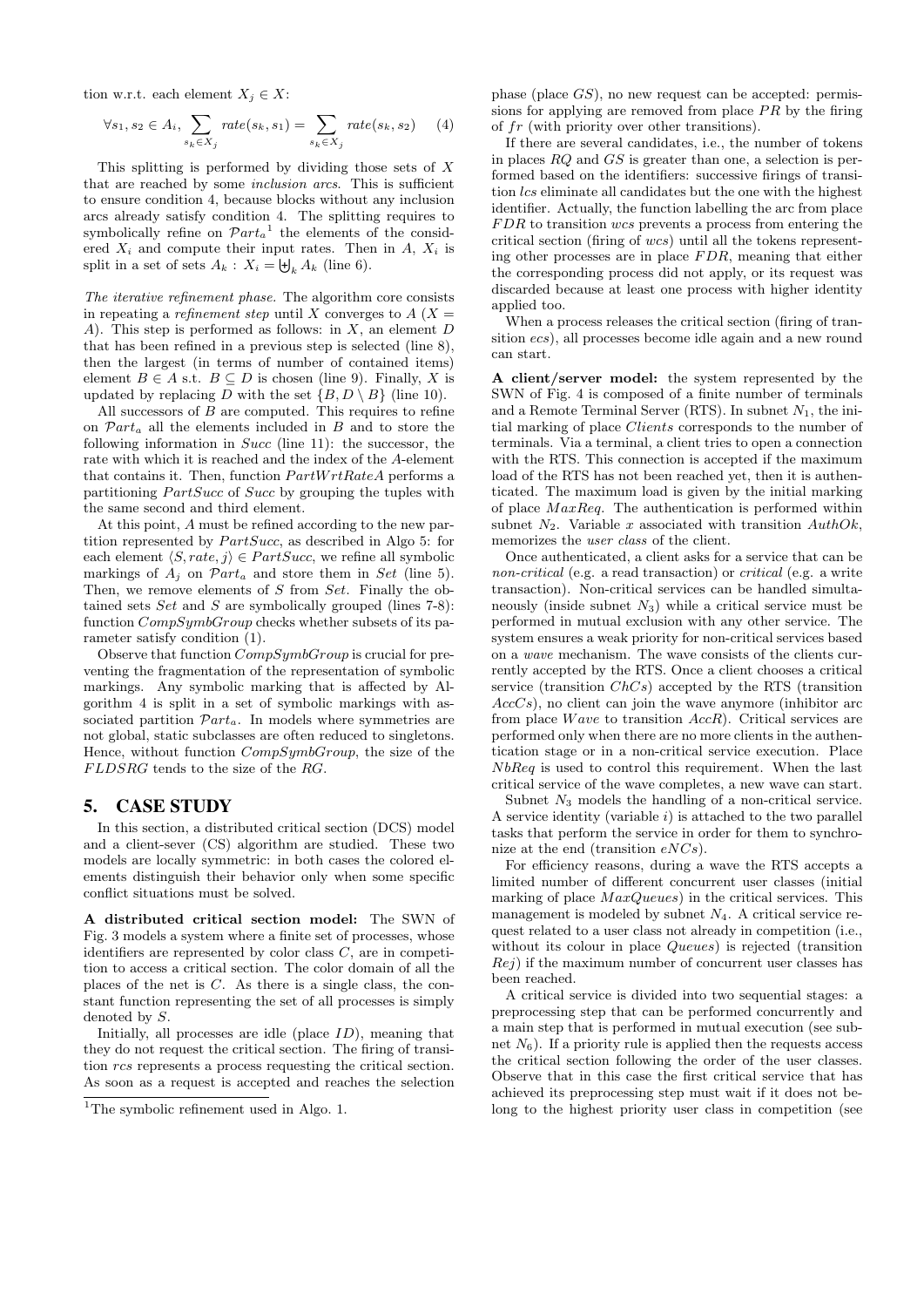

Figure 3: SWN of the Distributed Critical Section



Figure 4: SWN of the Client/Server System.

subnet  $N_5$ ). If there is no priority among user classes then the access to the critical section is granted as soon as possible after having completed the preprocessing phase. This can be represented by a fully symmetric net obtained by deleting subnet  $N_5$ .

From a modeling point of view, the priority among user classes is managed in  $N_5$  using a *swap* mechanism based on asymmetric *guarded* transition  $Swap$  (observe that  $[y < x]$  is again not standard SWN syntax, but this is only syntactic sugar). It ensures that place Elected always contains the highest user class of the remaining critical services requests. In order to guarantee that Swap is always performed before allowing the next critical section entry, transition Swap is given the highest priority (which is denoted  $prio_3$ ).

#### 5.1 Experiment results

To experiment our methods, we have implemented our algorithms on top of GreatSPN's kernel. In our tool, one can specify an SWN, and use different options to obtain the results for the described constructions. The machine used for our tests is a PC/Linux of 3.2 GHz and 3 Gb of RAM.

Tables 1 and 2 summarize the results, in terms of size of the lumped Markov chain, obtained on the two examples for different approaches: SRG, Refined ESRG (RESRG),

DSRG, PLDSRG and FLDSRG. The RESRG is the CTMC obtained from the ESRG.

Column P represents the used parameter for each model. For the DCS model, this corresponds to the number of processes involved in the algorithm. For the CS model, and for sake of simplicity, all the parameters of the algorithm are set to the same value P.

Among the graphs that satisfy a lumpability condition, these examples show that the approach introduced in this paper, i.e., FLDSRG, improves the size of the resulting graph. For the DCS example, the reduction w.r.t. the DSRG is not very significant. Actually, there is a strong synchronization among processes at the end of the critical section, as they all return to idle state. Hence a few nodes with non-null intersections are constructed.

In the Client/Server system, the asymmetric part is represented by subnet  $N_5$ . Each firing of transition  $Swap$  may partition the processes in a different way: this partitioning is propagated along every future action in the net. Hence, many groups of states with non-null intersections are created and stored in the DSRG, while the FLDSRG can group them.

It is worth noticing that the intermediate structure, i.e., PLDSRG, can be dramatically small. On the DCS exam-